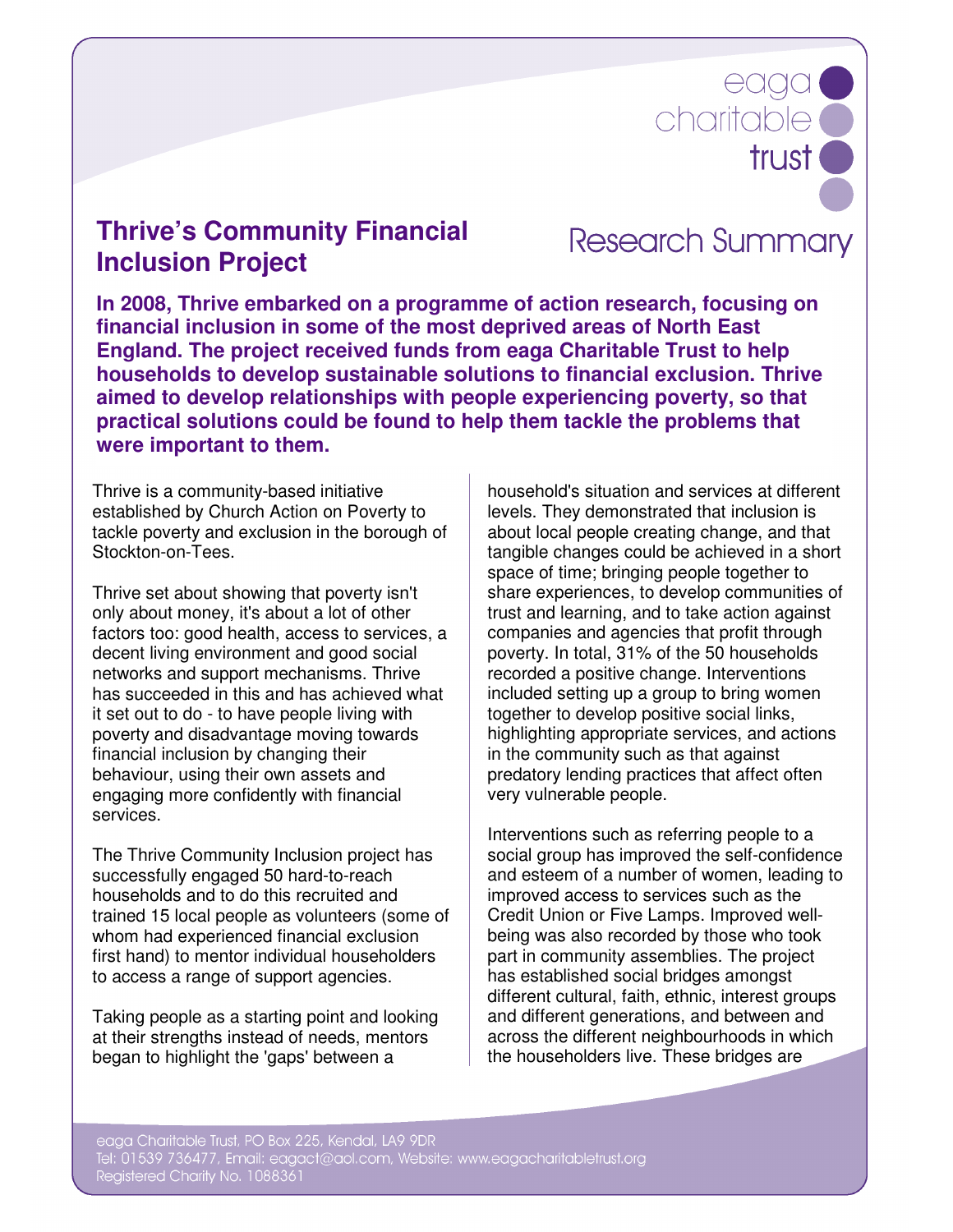# eada charitable ( trust

shown by actions' on a doorstep lender, a community safety issue, the job centre and civic engagement activities.

Thrive has worked closely with a range of agencies to deliver activities, projects and initiatives within the community, where historically those agencies have found it very difficult to have real engagement or 'buy-in' from local people.

Stockton-on-Tees suffers significant levels of debt and financial exclusion according to Thrive's own previous research in two disadvantaged neighbourhoods, and a survey by Experian carried out for the Financial Inclusion Taskforce.

To address these problems Thrive used a Sustainable Livelihoods (SL) framework. SL is an anti-poverty initiative used by Oxfam and the UK government's Department for International Development (DfID) to get alongside people experiencing poverty and understand the strategies they use to 'get by', as well as understanding the structural issues or barriers such as lack of training, skills, education, fewer suitable job opportunities etc. which stop them from doing so.

Thrive's previous work had successfully drawn lessons from lived experience, and created opportunities for socially excluded people to participate in the social and economic life of the area and the borough.

## **Meeting outcomes**

The interviews undertaken by the mentors were used to build profiles of the households involved in the project and to capture the emergence of key issues and themes that were particular to financially excluded people. They also allowed the development of action plans or interventions by Thrive to combat some of those issues.

#### **Improving health and well-being**

Emerging from the householder interviews and assessments was that a major factor in people's inability to work and earn was their health. Only 8 adults of working age were in employment - 32% of householders had health issues, with mental health problems being the most prevalent. Thrive established that those suffering from mental health problems such as depression suffered a lack of confidence, had reduced social networks and were lonely. Most of these were women.

Thrive's intervention here aimed to improve networking amongst the householders. Thrive facilitated social networking amongst some of the female householders by introducing them to the Women of Thornaby (WOT) group. WOT aims to help women by encouraging social interaction and contributing to feelings of social isolation. Simple actions such as getting out of the house once a week to meet and talk with women in similar situations helped to build confidence and self-esteem.

## **Developing community networks**

Through the assessments, it became apparent that for many there was a feeling of shame or embarrassment at being in debt, or being unable to cope with financial problems. Isolation brought with it feelings of worthlessness and being unable to cope.

For some householders, having the support of the mentor provided them with the impetus to access other services. Householders were referred to a range of organisations, which has helped to establish stronger community networks.

The sense of ownership and of being in control of one's finances and being able to navigate one's own way through financial obstacles, was seen as a very positive step for many householders. Householders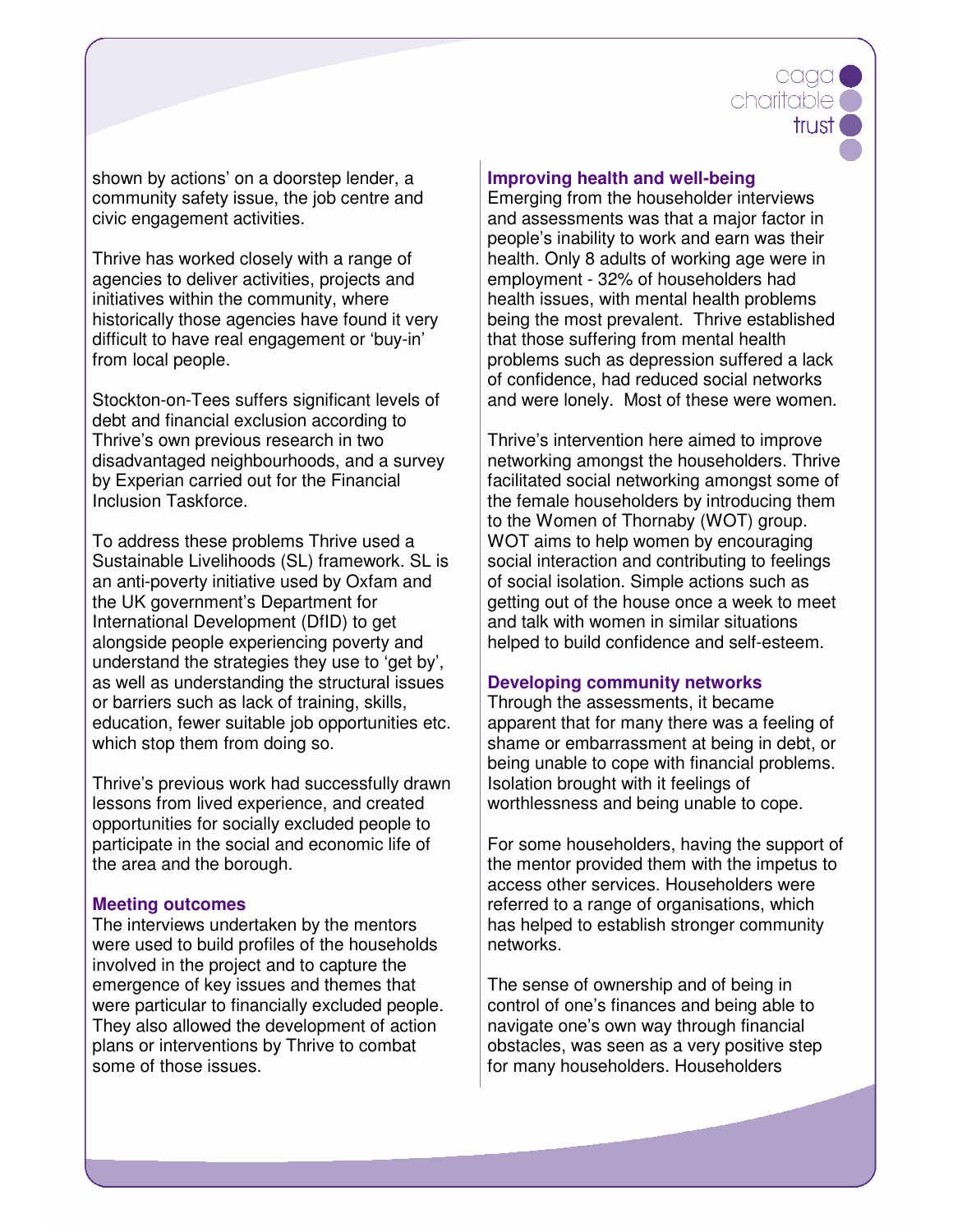# eada charitable ( trust.

referred to CAB for debt counselling reported that they felt "reassured" after receiving advice and Thrive's intervention.

#### **'Elaine'**

Elaine's well-being was severely affected because she had a number of subprime loans which were causing her to worry: "I was waiting for the bailiff." Due to Thrive's ongoing mentor support and a referral to CAB for debt counselling, Elaine now has her financial situation under control. Of her referral to CAB she said: "Enjoyable - it brought hope. I feel much, much better - many thanks. I feel stupid that I put it off for so long. Thrive is a good initiative, there is nothing like it."

#### **Community actions and civic engagement**

During the project period there were issues involving community safety and employment, where households involved in the project benefited from Thrive's intervention. Six households were experiencing anti-social behaviour associated with a 'Multi-Use Games Area' (MUGA) located near their homes. Thrive intervened in this community safety issue by providing resources for the householders to meet and share their problems and to give the householders a voice.

Thrive's intervention recognised that in situations like this, the livelihood of householders - including debt and ill-health is intrinsically related to their well-being and surroundings.

## **Working with other agencies**

Emerging from the assessments was that householders felt that they were unable to communicate effectively with other agencies about issues that affected them. The Thrive Customer Involvement Group (CIG) - a task group involving householders referred by

mentors - was established to raise these concerns with local agencies. CIG met with the Job Centre Plus to address issues of concern to them. Feedback had shown that people within the project households often felt overwhelmed and/or 'worthless' when it came to dealing with other agencies such as the Job Centre Plus.

## **Judith Hall, Job Centre Plus:**

"It was a very useful discussion, but it's where you take this information from now and how you use it. Job Centre Plus would like to be involved for the betterment of the users of Job Centre Plus.

# **Financial capability training and support**

From interviews, Thrive identified patterns of behaviour that were being employed by householders in relation to dealing with debt. Assessments showed entrenched behaviours that were used by householders who found it difficult to manoeuvre out of financial difficulty. Research showed that households often planned to get out of debt by switching between different financial products or restructuring their payments.

The positive partnership between the CAB and Thrive led to the development of a rolling programme of financial capability classes, into which 34 households were referred and monitored to help support people to use financially sustainable products.

Classes were available for those particularly affected and debilitated by debt caused by exceptionally high interest rates on borrowings. These involved increasing the financial capability and well-being of clients in the longer term through positive choices, not merely about CAB 'wiping the slate clean' of debt obligations. Topics covered included priority and non-priority debts, affordable